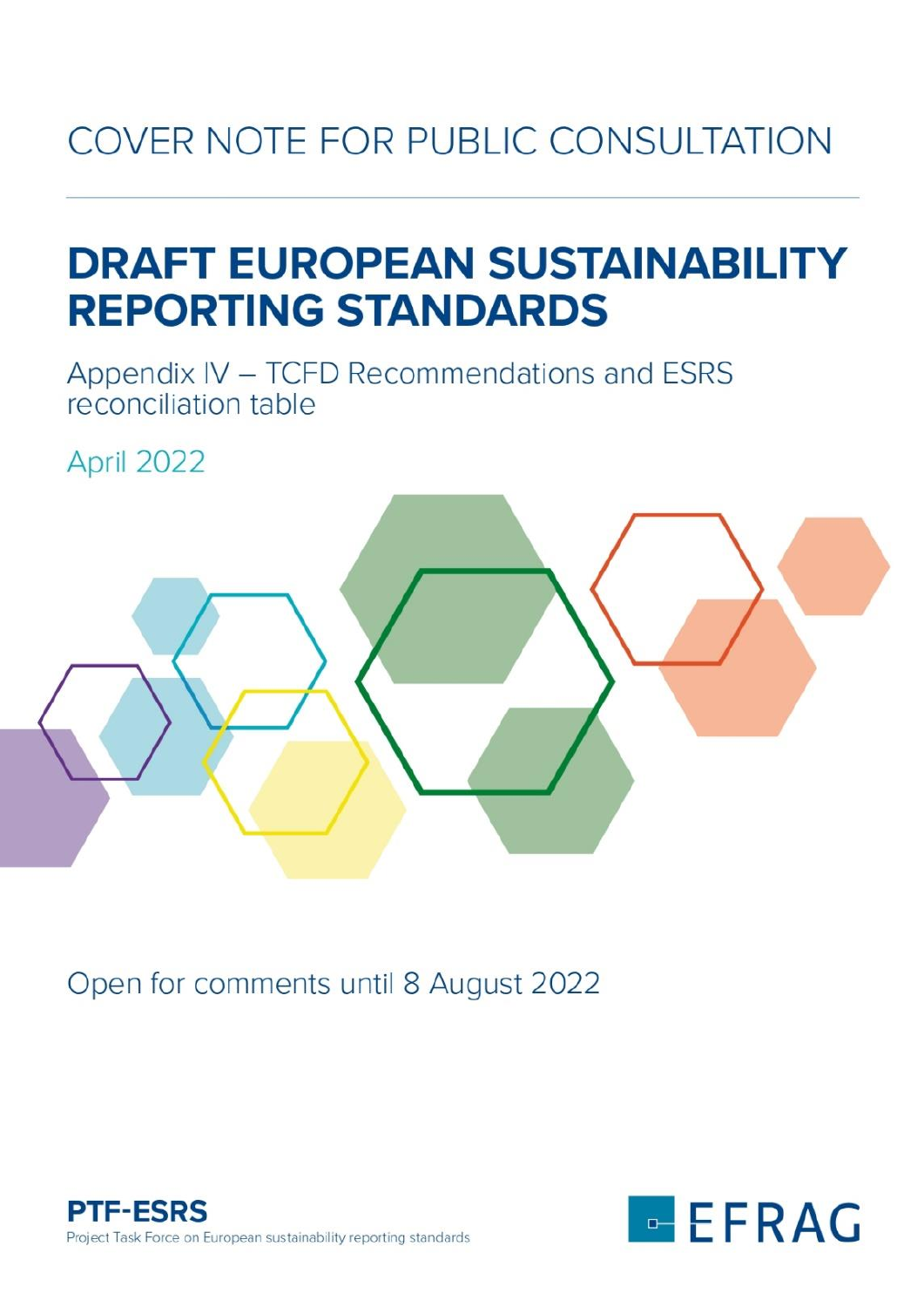*This document was prepared by the Secretariat of the EFRAG PTF ESRS for the convenience of interested parties. The views expressed in this document are solely those of the Secretariat staff who prepared it and are not necessarily the views or opinions of the EFRAG PTF-ESRS, nor that of the EFRAG SR Board and the EFRAG SR TEG.*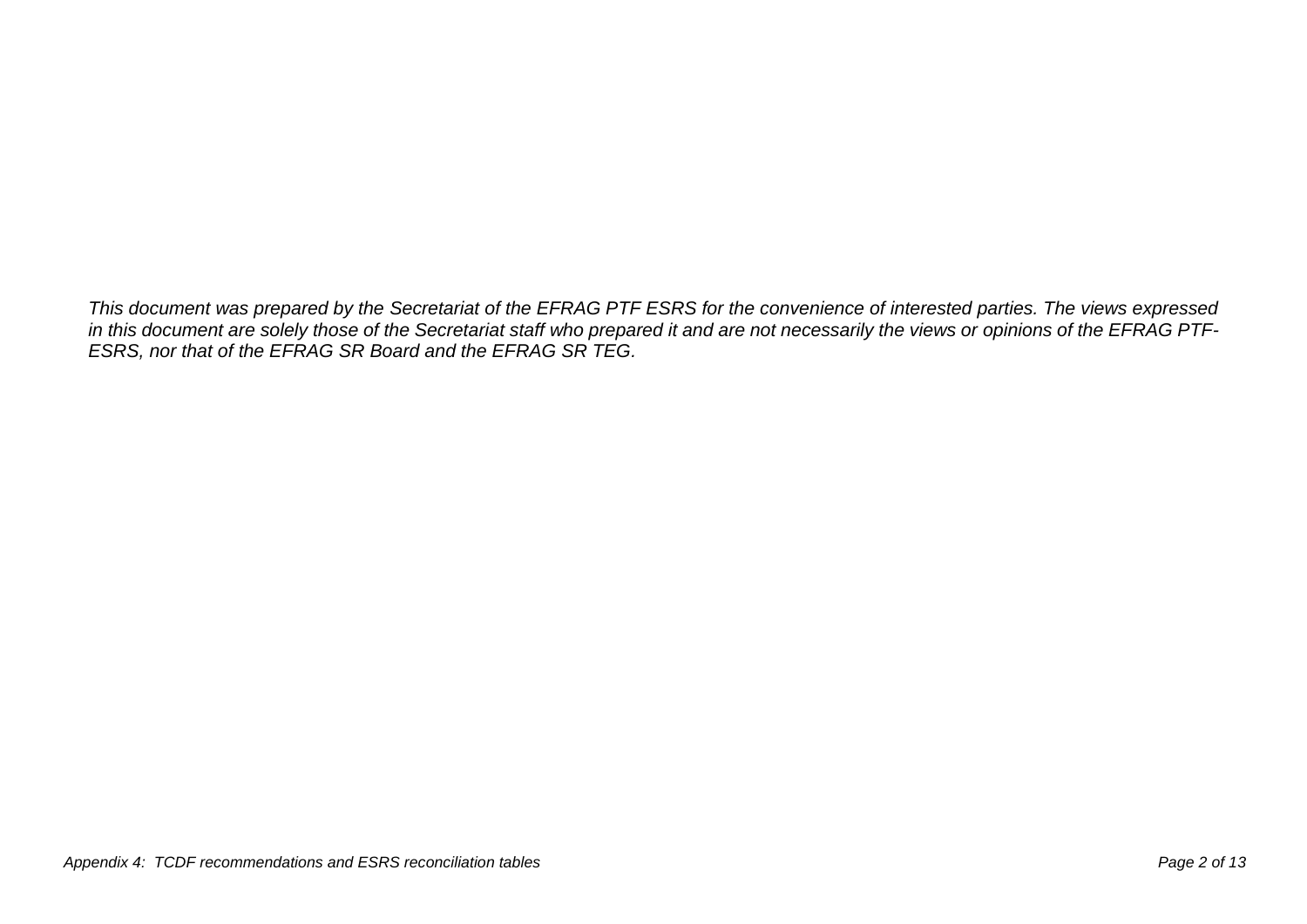| TCFD RECOMMENDATIONS AND SUPPORTING RECOMMENDED<br><b>DISCLOSURES</b>                                                                                                                                                                                                                                                                                                                                                                                                                                                                                                                                                                                                                                                                                                                                                                                                                                                                                                                    | <b>ESRS</b>                                                                  | <b>Comparison TCFD vs ESRS</b>                                                                                                                                                                                                                                                                                                                                                                                                             |
|------------------------------------------------------------------------------------------------------------------------------------------------------------------------------------------------------------------------------------------------------------------------------------------------------------------------------------------------------------------------------------------------------------------------------------------------------------------------------------------------------------------------------------------------------------------------------------------------------------------------------------------------------------------------------------------------------------------------------------------------------------------------------------------------------------------------------------------------------------------------------------------------------------------------------------------------------------------------------------------|------------------------------------------------------------------------------|--------------------------------------------------------------------------------------------------------------------------------------------------------------------------------------------------------------------------------------------------------------------------------------------------------------------------------------------------------------------------------------------------------------------------------------------|
| <b>GOVERNANCE</b>                                                                                                                                                                                                                                                                                                                                                                                                                                                                                                                                                                                                                                                                                                                                                                                                                                                                                                                                                                        |                                                                              |                                                                                                                                                                                                                                                                                                                                                                                                                                            |
| Disclose the company's governance around climate-related risks and<br>opportunities.                                                                                                                                                                                                                                                                                                                                                                                                                                                                                                                                                                                                                                                                                                                                                                                                                                                                                                     | $\rightarrow$ ESRS 2, DR 2-GOV 1, 2-GOV 2 and<br>$2-GOV 4$                   | All TCFD disclosures are covered in ESRS E1.<br>Additions or classification differences in ESRS E1:<br>Impacts considered in addition to Risks & Opportunities;<br>Remuneration directly tied to GHG emissions reductions<br>targets in ESRS E1 AG9 and classified under Governance in<br>ESRS rather than Metrics in TCFD; and<br>Internal carbon pricing schemes classified under Metrics in<br>TCFD versus under governance in ESRS E1. |
| Recommended Disclosure a) Describe the board's oversight of climate-<br>related risks and opportunities.<br><b>Guidance for all sectors</b><br>In describing the board's oversight of climate-related issues, organizations<br>should consider including a discussion of the following:<br>processes and frequency by which the board and/or board<br>committees (e.g., audit, risk, or other committees) are informed<br>about climate-related issues;<br>whether the board and/or board committees consider climate-related<br>issues when reviewing and guiding strategy, major plans of action,<br>risk management policies, annual budgets, and business plans as<br>well as setting the organization's performance objectives, monitoring<br>implementation and performance, and overseeing major capital<br>expenditures, acquisitions, and divestitures; and<br>how the board monitors and oversees progress against goals and<br>targets for addressing climate-related issues. | $\rightarrow$ ESRS 2, DR 2-GOV 1 §50<br>$\rightarrow$ ESRS 2, DR 2-GOV 2 §54 |                                                                                                                                                                                                                                                                                                                                                                                                                                            |
| Recommended Disclosure b) Describe management's role in assessing<br>and managing climate-related risks and opportunities.<br><b>Guidance for all sectors</b><br>In describing management's role related to the assessment and<br>management of climate-related issues, organizations should consider<br>including the following information:                                                                                                                                                                                                                                                                                                                                                                                                                                                                                                                                                                                                                                            | $\rightarrow$ ESRS 2, DR 2-GOV 1 §50<br>$\rightarrow$ ESRS 2, DR 2-GOV 4 §62 |                                                                                                                                                                                                                                                                                                                                                                                                                                            |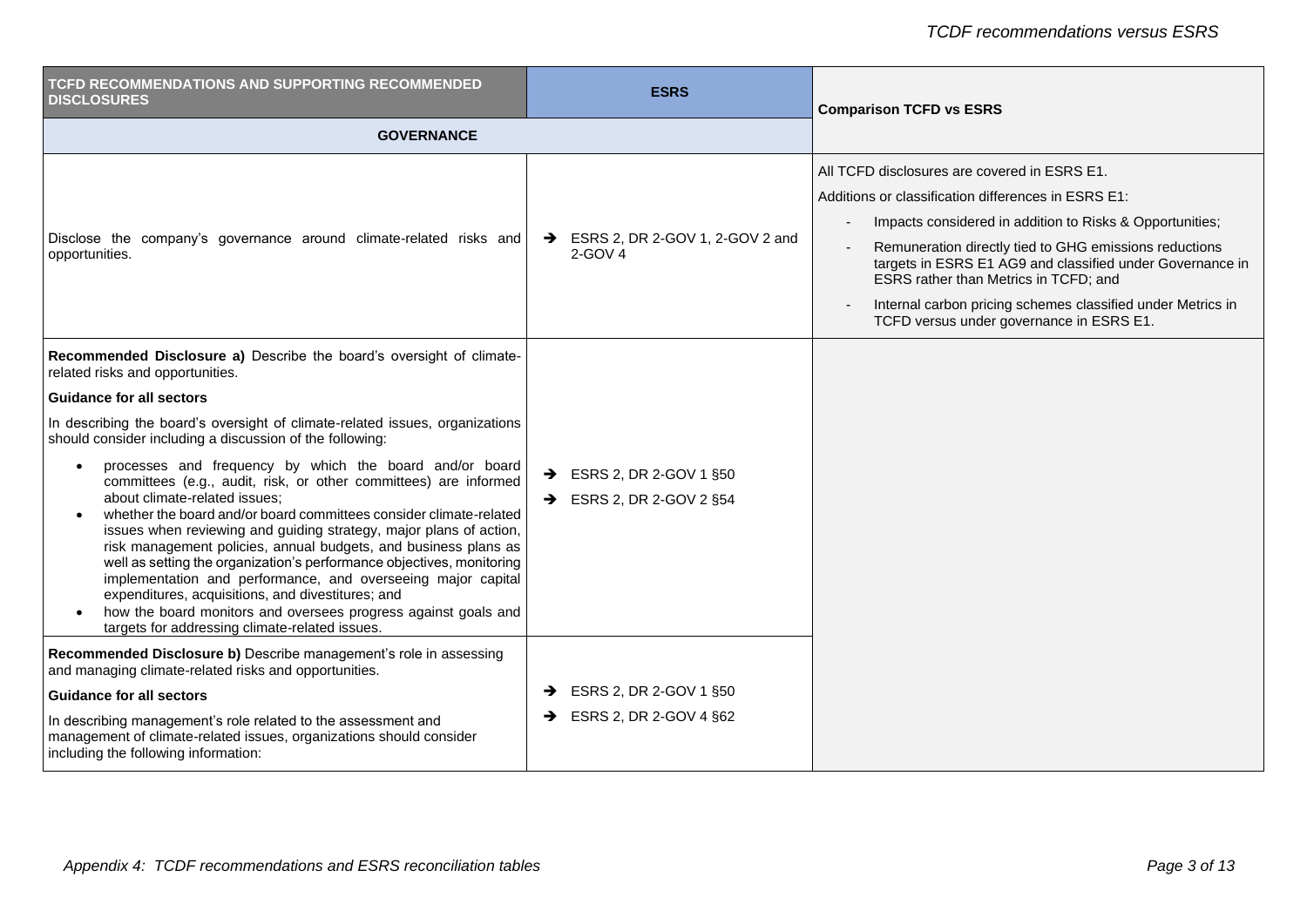| whether the organization has assigned climate-related              |  |
|--------------------------------------------------------------------|--|
| responsibilities to management-level positions or committees; and, |  |
| if so, whether such management positions or committees report to   |  |
| the board or a committee of the board and whether those            |  |
| responsibilities include assessing and/or managing climate-related |  |
| issues:                                                            |  |
| a description of the associated organizational structure(s);       |  |
| processes by which management is informed about climate-related    |  |
| issues; and                                                        |  |
| how management (through specific positions and/or management       |  |
| committees) monitors climate-related issues.                       |  |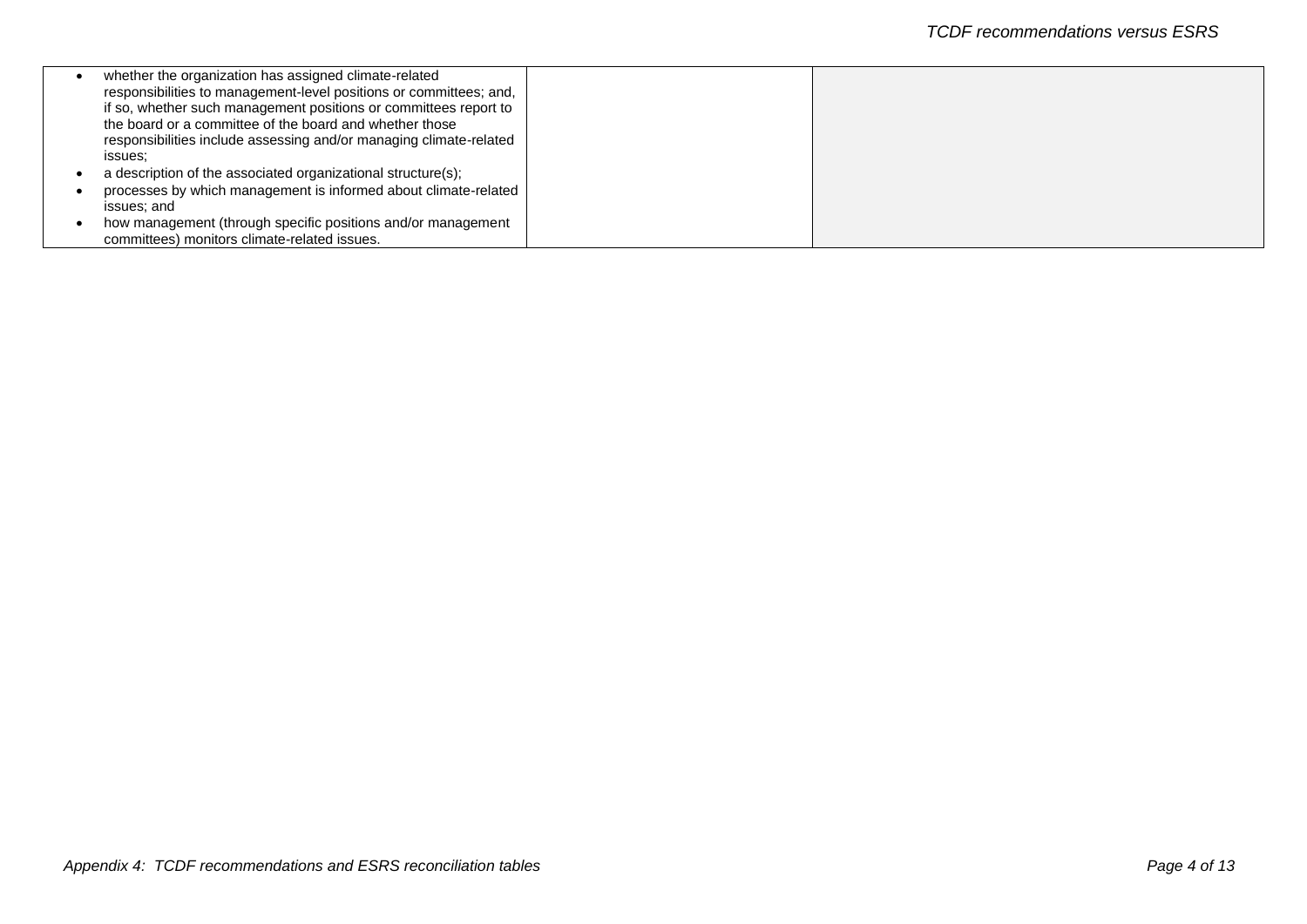| <b>TCFD RECOMMENDATIONS AND SUPPORTING RECOMMENDED</b><br><b>DISCLOSURES</b>                                                                                                                                                                                                                                                                                                                                                                                                                                                                                                                                                                                                                                                                                                                                                                                                                                           | <b>ESRS</b>                                                                                                                                                                                                                                                                                                                                                                            | <b>COMPARISON TCFD vs ESRS</b>                                                                                                                                                                                                                                                                                                                                                                                                                                                                                                                                                                                                                                        |
|------------------------------------------------------------------------------------------------------------------------------------------------------------------------------------------------------------------------------------------------------------------------------------------------------------------------------------------------------------------------------------------------------------------------------------------------------------------------------------------------------------------------------------------------------------------------------------------------------------------------------------------------------------------------------------------------------------------------------------------------------------------------------------------------------------------------------------------------------------------------------------------------------------------------|----------------------------------------------------------------------------------------------------------------------------------------------------------------------------------------------------------------------------------------------------------------------------------------------------------------------------------------------------------------------------------------|-----------------------------------------------------------------------------------------------------------------------------------------------------------------------------------------------------------------------------------------------------------------------------------------------------------------------------------------------------------------------------------------------------------------------------------------------------------------------------------------------------------------------------------------------------------------------------------------------------------------------------------------------------------------------|
| <b>STRATEGY</b>                                                                                                                                                                                                                                                                                                                                                                                                                                                                                                                                                                                                                                                                                                                                                                                                                                                                                                        |                                                                                                                                                                                                                                                                                                                                                                                        |                                                                                                                                                                                                                                                                                                                                                                                                                                                                                                                                                                                                                                                                       |
| Disclose the actual and potential impacts of climate-related risks and<br>opportunities on the company's businesses, strategy, and financial planning<br>where such information is material.<br>Recommended Disclosure a) Describe the climate-related risks and                                                                                                                                                                                                                                                                                                                                                                                                                                                                                                                                                                                                                                                       | $\rightarrow$ ESRS 2, DR 2-SBM 4, and DR 2-IRO<br>1, 2-IRO 2 and 2-IRO 3<br>→ ESRS E1, DR E1-1, E1-2, E1-3, E1-4,<br>E1-15 and E1-16, Climate-related<br>specific AG on DR 2-SBM 4 of ESRS<br>2 on the resilience of the strategy and<br>business model and DR 2-IRO 1, 2-<br>IRO 2 and 2- IRO 3 of ESRS 2 on<br>materiality assessment<br>$\rightarrow$ ESRS 2, DR 2-IRO 1 §71 and 74 | All TCFD disclosures are covered in ESRS E1.<br>Additions or classification differences in ESRS E1:<br>Impacts on the environment and society taken into<br>$\sim$<br>consideration on top of risks & opportunities;<br>Clearer reference to alignment with limiting global warming to<br>1.5°C (i.e., transition plan);<br>Concept of locked-in emissions and related stranded assets<br>more developed;                                                                                                                                                                                                                                                             |
| opportunities the company has identified over the short, medium, and long<br>term.                                                                                                                                                                                                                                                                                                                                                                                                                                                                                                                                                                                                                                                                                                                                                                                                                                     | $\rightarrow$ ESRS 2, DR 2-IRO 2 §75 and 77 (a)                                                                                                                                                                                                                                                                                                                                        | Concept of policies more developed in ESRS to address both<br>strategy and risk management processes;                                                                                                                                                                                                                                                                                                                                                                                                                                                                                                                                                                 |
| <b>Guidance for all sectors</b><br>Organizations should provide the following information:<br>a description of what they consider to be the relevant short-,<br>medium-, and long-term time horizons, taking into consideration<br>the useful life of the organization's assets or infrastructure and the<br>fact that climate-related issues often manifest themselves over the<br>medium and longer terms;<br>a description of the specific climate-related issues potentially<br>arising in each time horizon (short, medium, and long term) that<br>could have a material financial impact on the organization; and<br>a description of the process(es) used to determine which risks and<br>opportunities could have a material financial impact on the<br>organization.<br>Organizations should consider providing a description of their risks and<br>opportunities by sector and/or geography, as appropriate. | $\rightarrow$ ESRS 2, DR 2-IRO 3 §78 and 80 (a)<br>ESRS 1, GP 2.4<br>ESRS E1, Climate-related specific AG<br>$\rightarrow$<br>on DR 2-IRO 1 and 2-IRO 2 of ESRS<br>2 on materiality assessment §AG 14<br>$(b)$ and $(c)$                                                                                                                                                               | Effects on current financial statements classified under<br>Connectivity Requirements (reconciliation between<br>sustainability and financial statements);<br>Effects on climate-related risks on future financial position and<br>business activities separated between physical and transition<br>risks;<br>Future financial effects of climate-related risks covering gross<br>risks instead of net risks (before mitigation and adaptation<br>policies, targets and actions);<br>Potential liabilities relating to EU ETS; and<br>Taxonomy-alignment ratios and consistency of resources and<br>financial opportunities with figures from Taxonomy<br>Regulation. |
| Recommended Disclosure b) Describe the impact of climate-related risks<br>and opportunities on the company's businesses, strategy, and financial<br>planning.<br><b>Guidance for all sectors</b>                                                                                                                                                                                                                                                                                                                                                                                                                                                                                                                                                                                                                                                                                                                       | $\rightarrow$ ESRS 2, DR 2-SBM 4 §45 and 47 (b)<br>and $(c)$<br>$\rightarrow$ ESRS 2, DR 2-GR 3<br>$\rightarrow$ ESRS E1, DR E1-1 §13<br>$\rightarrow$ ESRS E1, DR E1-2 §16                                                                                                                                                                                                            |                                                                                                                                                                                                                                                                                                                                                                                                                                                                                                                                                                                                                                                                       |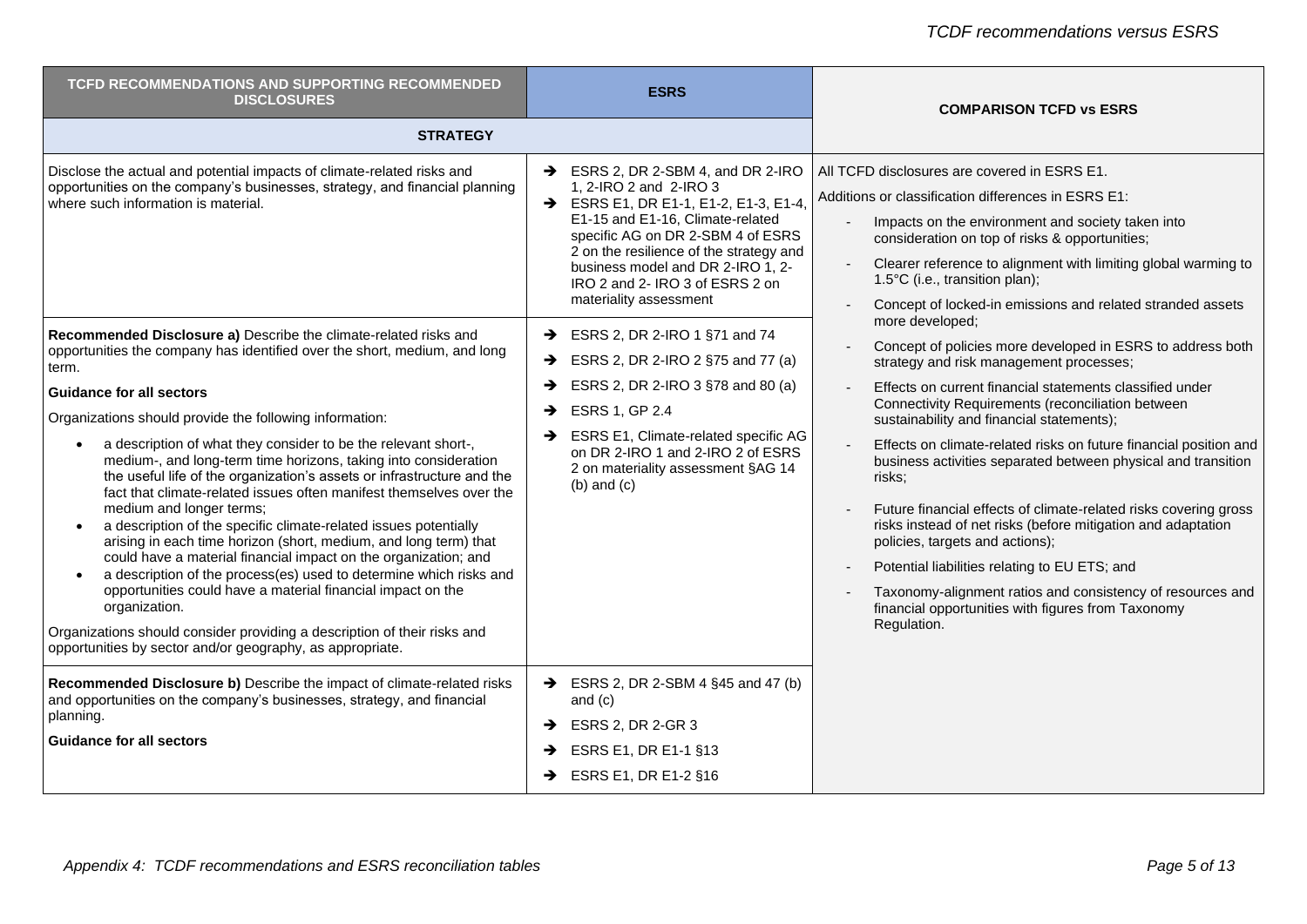| $\rightarrow$ ESRS E1, DR E1-15 §65                                                                                             |                                                                                                                                                               |
|---------------------------------------------------------------------------------------------------------------------------------|---------------------------------------------------------------------------------------------------------------------------------------------------------------|
| ESRS E1, Climate-related specific AG<br>$\rightarrow$<br>on DR 2-IRO 1 and 2-IRO 2 of ESRS<br>2 on materiality assessment §AG19 |                                                                                                                                                               |
|                                                                                                                                 |                                                                                                                                                               |
|                                                                                                                                 |                                                                                                                                                               |
|                                                                                                                                 |                                                                                                                                                               |
| $\rightarrow$ ESRS 2, DR 2-SBM 4 §47 (d)<br>SRS E1, Climate-related specific AG<br>on DR 2-SBM 4 of ESRS 2 on the               |                                                                                                                                                               |
| model §AG7 (b) and (c)                                                                                                          |                                                                                                                                                               |
| ESRS E1, Climate-related specific AG<br>$\rightarrow$<br>on DR 2-IRO 1 and 2-IRO 2 of ESRS<br>2 on materiality assessment §AG19 |                                                                                                                                                               |
|                                                                                                                                 | $\rightarrow$ ESRS E1, DR E1-3 §20<br>$\rightarrow$ ESRS E1, DR E1-4 §28<br>ESRS E1, DR E1-16 §69<br>$\rightarrow$<br>resilience of the strategy and business |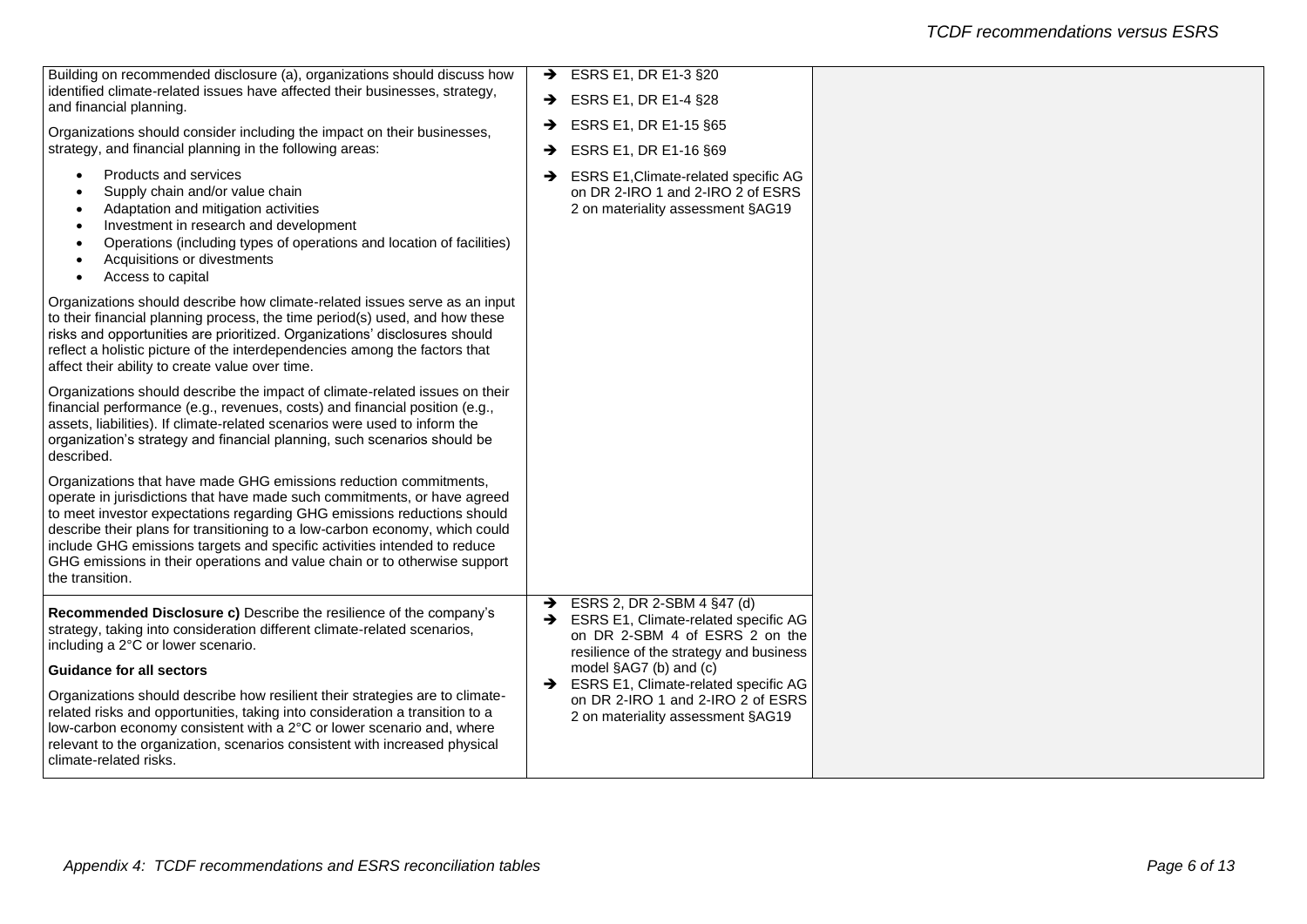| Organizations should consider discussing:                                                                                                                     |  |
|---------------------------------------------------------------------------------------------------------------------------------------------------------------|--|
| where they believe their strategies may be affected by climate-<br>related risks and opportunities;                                                           |  |
| how their strategies might change to address such potential risks<br>and opportunities;                                                                       |  |
| the potential impact of climate-related issues on financial<br>performance (e.g., revenues, costs) and financial position (e.g.,<br>assets, liabilities); and |  |
| the climate-related scenarios and associated time horizon(s)<br>considered.                                                                                   |  |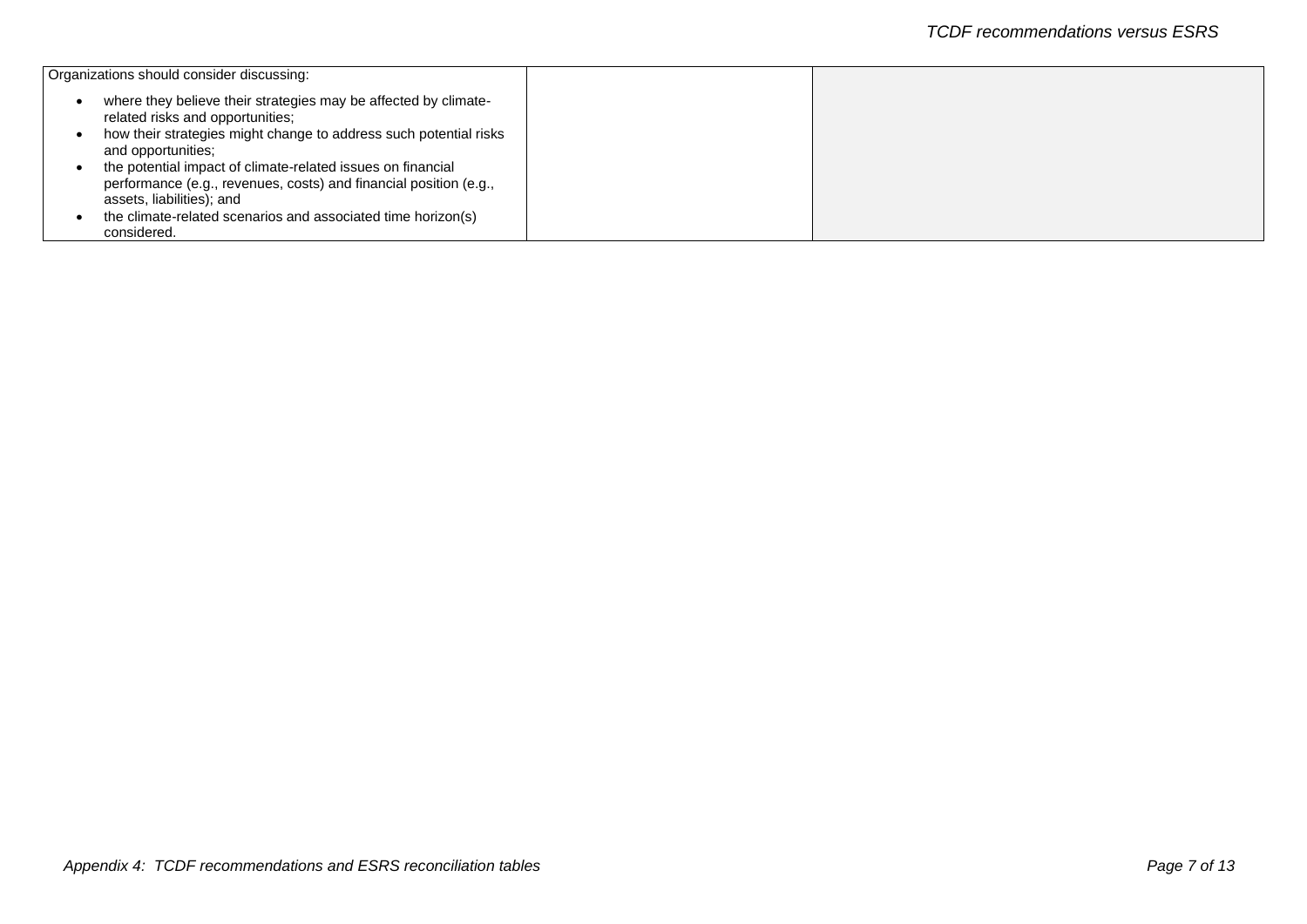| <b>TCFD RECOMMENDATIONS AND SUPPORTING RECOMMENDED</b><br><b>DISCLOSURES</b>                                                                                                                                                                                                                                                                                                                                                                                                                                                                                                                                                                                                                                                                                                                                                                                                                                                                                                                                                                                                                                                                                                                                                                          | <b>ESRS</b>                                                                                                                                                                                                                                                                                                                                                                                                                                                                                                      | <b>COMPARISON TCFD vs ESRS</b>                                                                                                                                                                                                                                                                                                                                                                                                                                                     |
|-------------------------------------------------------------------------------------------------------------------------------------------------------------------------------------------------------------------------------------------------------------------------------------------------------------------------------------------------------------------------------------------------------------------------------------------------------------------------------------------------------------------------------------------------------------------------------------------------------------------------------------------------------------------------------------------------------------------------------------------------------------------------------------------------------------------------------------------------------------------------------------------------------------------------------------------------------------------------------------------------------------------------------------------------------------------------------------------------------------------------------------------------------------------------------------------------------------------------------------------------------|------------------------------------------------------------------------------------------------------------------------------------------------------------------------------------------------------------------------------------------------------------------------------------------------------------------------------------------------------------------------------------------------------------------------------------------------------------------------------------------------------------------|------------------------------------------------------------------------------------------------------------------------------------------------------------------------------------------------------------------------------------------------------------------------------------------------------------------------------------------------------------------------------------------------------------------------------------------------------------------------------------|
| <b>RISK MANAGEMENT</b>                                                                                                                                                                                                                                                                                                                                                                                                                                                                                                                                                                                                                                                                                                                                                                                                                                                                                                                                                                                                                                                                                                                                                                                                                                |                                                                                                                                                                                                                                                                                                                                                                                                                                                                                                                  |                                                                                                                                                                                                                                                                                                                                                                                                                                                                                    |
| Disclose how the company identifies, assesses, and manages climate-<br>related risks.<br>Recommended Disclosure a) Describe the company's processes for<br>identifying and assessing climate-related risks.<br><b>Guidance for all sectors</b><br>Organizations should describe their risk management processes for<br>identifying and assessing climate-related risks. An important aspect of this<br>description is how organizations determine the relative significance of<br>climate-related risks in relation to other risks.<br>Organizations should describe whether they consider existing and emerging<br>regulatory requirements related to climate change (e.g., limits on emissions)<br>as well as other relevant factors considered.<br>Organizations should also consider disclosing the following:<br>processes for assessing the potential size and scope of identified<br>climate-related risks and<br>definitions of risk terminology used or references to existing risk<br>classification frameworks used.<br>Recommended Disclosure b) Describe the company's processes for<br>managing climate-related risks.<br><b>Guidance for all sectors</b><br>Organizations should describe their processes for managing climate-related | $\rightarrow$ ESRS 2, DR 2-IRO 1<br>$\rightarrow$ ESRS E1, DR E1-2, E1-3, E1-4, and<br>Climate-related specific AG on DR 2-<br>IRO 1, 2-IRO 2 and 2- IRO 3 of ESRS<br>2 on materiality assessment<br>$\rightarrow$ ESRS 2, DR 2-IRO 1 §71 and 74<br>SRS E1, Climate-related specific AG<br>on DR 2-IRO 1 and 2-IRO 2 of ESRS<br>2 on materiality assessment §AG14<br>(b) and (c), 17 and 18<br>$\rightarrow$ ESRS E1, DR E1-2 §16<br>ESRS E1, DR E1-3 §20<br>$\rightarrow$<br>$\rightarrow$ ESRS E1, DR E1-4 §28 | All TCFD disclosures are covered in ESRS E1.<br>Additions or classification differences in ESRS E1:<br>Impacts taken into consideration on top of risks and<br>opportunities;<br>More detailed application guidance for physical and transition<br>risks identification and assessment;<br>The concept of due diligence process is further elaborated on<br>in ESRS1; and<br>Concept of policies more developed in ESRS to address both<br>strategy and risk management processes. |
| risks, including how they make decisions to mitigate, transfer, accept, or<br>control those risks. In addition, organizations should describe their<br>processes for prioritizing climate-related risks, including how materiality<br>determinations are made within their organizations.                                                                                                                                                                                                                                                                                                                                                                                                                                                                                                                                                                                                                                                                                                                                                                                                                                                                                                                                                             |                                                                                                                                                                                                                                                                                                                                                                                                                                                                                                                  |                                                                                                                                                                                                                                                                                                                                                                                                                                                                                    |
| Recommended Disclosure c) Describe how processes for identifying,<br>assessing, and managing climate-related risks are integrated into the<br>company's overall risk management.                                                                                                                                                                                                                                                                                                                                                                                                                                                                                                                                                                                                                                                                                                                                                                                                                                                                                                                                                                                                                                                                      | $\rightarrow$ ESRS G1                                                                                                                                                                                                                                                                                                                                                                                                                                                                                            |                                                                                                                                                                                                                                                                                                                                                                                                                                                                                    |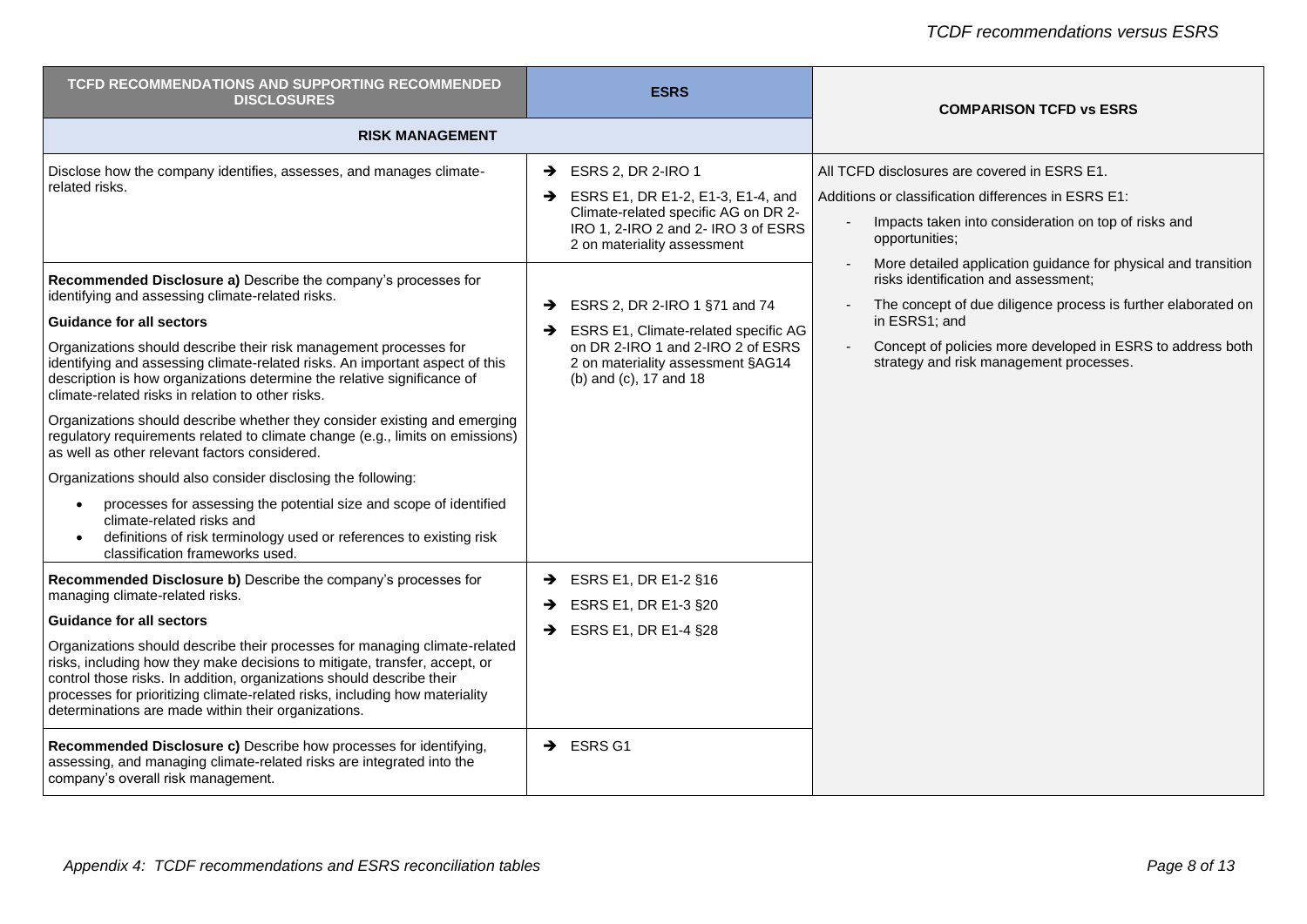| l Guidance for all sectors                                                                                                                                                |  |
|---------------------------------------------------------------------------------------------------------------------------------------------------------------------------|--|
| Organizations should describe how their processes for identifying,<br>assessing, and managing climate-related risks are integrated into their<br>overall risk management. |  |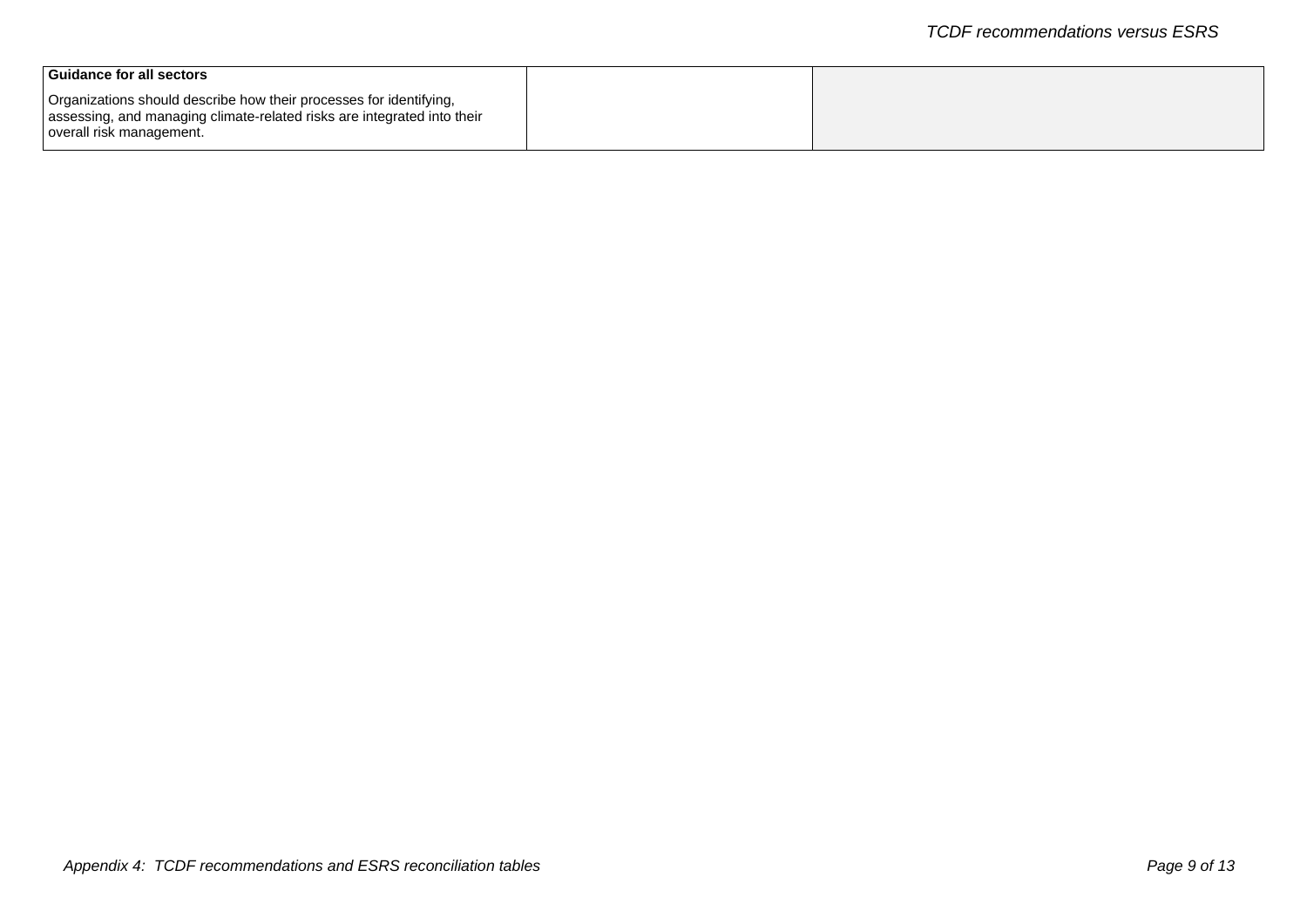| <b>METRICS AND TARGETS</b>                                                                                                                                                                                                                                                                                                                                                                                                                                                                                                                                                                                                                                                                                                                                                                                                                                                                                                                                                                                                                                                                                                 |                                                                                                                                                                                                                                                                                                                                                                                                                                                                                                                                                                                                                                                                                                                                                                                                                                                                                                        |                                                                                                                                                                                                                                                                                                                                                                                                                                                                                                                                                                                                                                                                                                                                                                                                                                                                                                                                                                                                                             |
|----------------------------------------------------------------------------------------------------------------------------------------------------------------------------------------------------------------------------------------------------------------------------------------------------------------------------------------------------------------------------------------------------------------------------------------------------------------------------------------------------------------------------------------------------------------------------------------------------------------------------------------------------------------------------------------------------------------------------------------------------------------------------------------------------------------------------------------------------------------------------------------------------------------------------------------------------------------------------------------------------------------------------------------------------------------------------------------------------------------------------|--------------------------------------------------------------------------------------------------------------------------------------------------------------------------------------------------------------------------------------------------------------------------------------------------------------------------------------------------------------------------------------------------------------------------------------------------------------------------------------------------------------------------------------------------------------------------------------------------------------------------------------------------------------------------------------------------------------------------------------------------------------------------------------------------------------------------------------------------------------------------------------------------------|-----------------------------------------------------------------------------------------------------------------------------------------------------------------------------------------------------------------------------------------------------------------------------------------------------------------------------------------------------------------------------------------------------------------------------------------------------------------------------------------------------------------------------------------------------------------------------------------------------------------------------------------------------------------------------------------------------------------------------------------------------------------------------------------------------------------------------------------------------------------------------------------------------------------------------------------------------------------------------------------------------------------------------|
|                                                                                                                                                                                                                                                                                                                                                                                                                                                                                                                                                                                                                                                                                                                                                                                                                                                                                                                                                                                                                                                                                                                            |                                                                                                                                                                                                                                                                                                                                                                                                                                                                                                                                                                                                                                                                                                                                                                                                                                                                                                        |                                                                                                                                                                                                                                                                                                                                                                                                                                                                                                                                                                                                                                                                                                                                                                                                                                                                                                                                                                                                                             |
| Disclose the metrics and targets used to assess and manage relevant<br>climate-related risks and opportunities where such information is<br>material.<br>Recommended Disclosure a) Disclose the metrics used by the<br>company to assess climate-related risks and opportunities in line with its<br>strategy and risk management process.<br><b>Guidance for all sectors</b><br>Organizations should provide the key metrics used to measure and<br>manage climate-related risks and opportunities, as well as metrics<br>consistent with the cross-industry, climate-related metric categories.<br>Organizations should consider including metrics on climate-related risks<br>associated with water, energy, land use, and waste management where<br>relevant and applicable.<br>Where climate-related issues are material, organizations should consider<br>describing whether and how related performance metrics are incorporated<br>into remuneration policies.<br>Where relevant, organizations should provide their internal carbon prices<br>as well as climate-related opportunity metrics such as revenue from | → ESRS E1, DR E1-3, E1-7, E1-8, E1-9,<br>E1-10, E1-11, E1-15, E1-16, E1-17,<br>and Climate-related specific AG on DR<br>2-GOV 4 of ESRS 2 on climate-related<br>remuneration and internal carbon<br>pricing schemes<br>$\rightarrow$ ESRS 2, DR 2-GOV 4<br>ESRS E1, DR E1-7 §38<br>$\rightarrow$<br>$\rightarrow$ ERSR E1, DR E1-8 §41<br>$\rightarrow$ ESRS E1, DR E1-9 §44<br>$\rightarrow$ ESRS E1, DR E1-10 §47<br>$\rightarrow$ ESRS E1, DR E1-11 §50<br>ESRS E1, DR E1-15 §65<br>$\rightarrow$<br>$\rightarrow$ ESRS E1, DR E1-16 §69<br>$\rightarrow$ ESRS E1, DR E1-17 §73<br>$\rightarrow$<br>ESRS E1, DR E1-4 §28<br>ESRS 2, DR 2-GOV 4 §62<br>$\rightarrow$<br>SRS E1, Climate-related specific AG<br>on DR 2-GOV 4 of ESRS 2 on internal<br>carbon pricing schemes §AG10 and 11<br>SRS E1, Climate-related specific AG<br>on DR 2-GOV 4 of ESRS 2 on climate-<br>related remuneration §AG8 | All TCFD disclosures are covered in ESRS E1.<br>Additions or classification differences in ESRS E1:<br>Energy consumption and mix and energy intensity per<br>revenue required;<br>More details on GHG emissions (share of Scope 1<br>emissions under ETS, Scope 2 emissions in market-based<br>and location-based, calculation and presentation<br>requirements on scope 3, distinction between removals,<br>offsets and avoided emissions);<br>More details on potential financial effects and opportunities<br>(stranded assets, assets at physical risks, ETS liabilities,<br>business activities at risks, market size for low carbon<br>solutions);<br>Turnover, CapEx, OpEx deriving from the EU Taxonomy<br>regulation;<br>Specific target on GHG emission reduction and<br>remuneration tied to this target;<br>Distinction of three levels of targets: general climate-related<br>targets, GHG emission reduction targets, and net zero<br>targets and other neutrality claims;<br>Scope of the target specified; |
| products and services designed for a low-carbon economy.<br>Metrics should be provided for historical periods to allow for trend analysis.<br>Where appropriate, organizations should consider providing forward-<br>looking metrics for the cross-industry, climate-related metric categories<br>described in Table A2.1 (p. 79), consistent with their business or strategic<br>planning time horizons. In addition, where not apparent, organizations<br>should provide a description of the methodologies used to calculate or<br>estimate climate-related metrics.<br>Cross-industry, climate-related metric categories and example<br>metrics:<br>GHG emissions: absolute Scope 1, Scope 2, and Scope 3;                                                                                                                                                                                                                                                                                                                                                                                                             |                                                                                                                                                                                                                                                                                                                                                                                                                                                                                                                                                                                                                                                                                                                                                                                                                                                                                                        | Target values aligned with 2030 and 2050 and preferably set<br>over five years rolling periods;<br>Targets presented by decarbonisation levers;<br>Use of carbon offsets excluded from GHG emission<br>reduction targets (only included in net zero targets under<br>specific conditions); and<br>Pathways to net zero presentation.                                                                                                                                                                                                                                                                                                                                                                                                                                                                                                                                                                                                                                                                                        |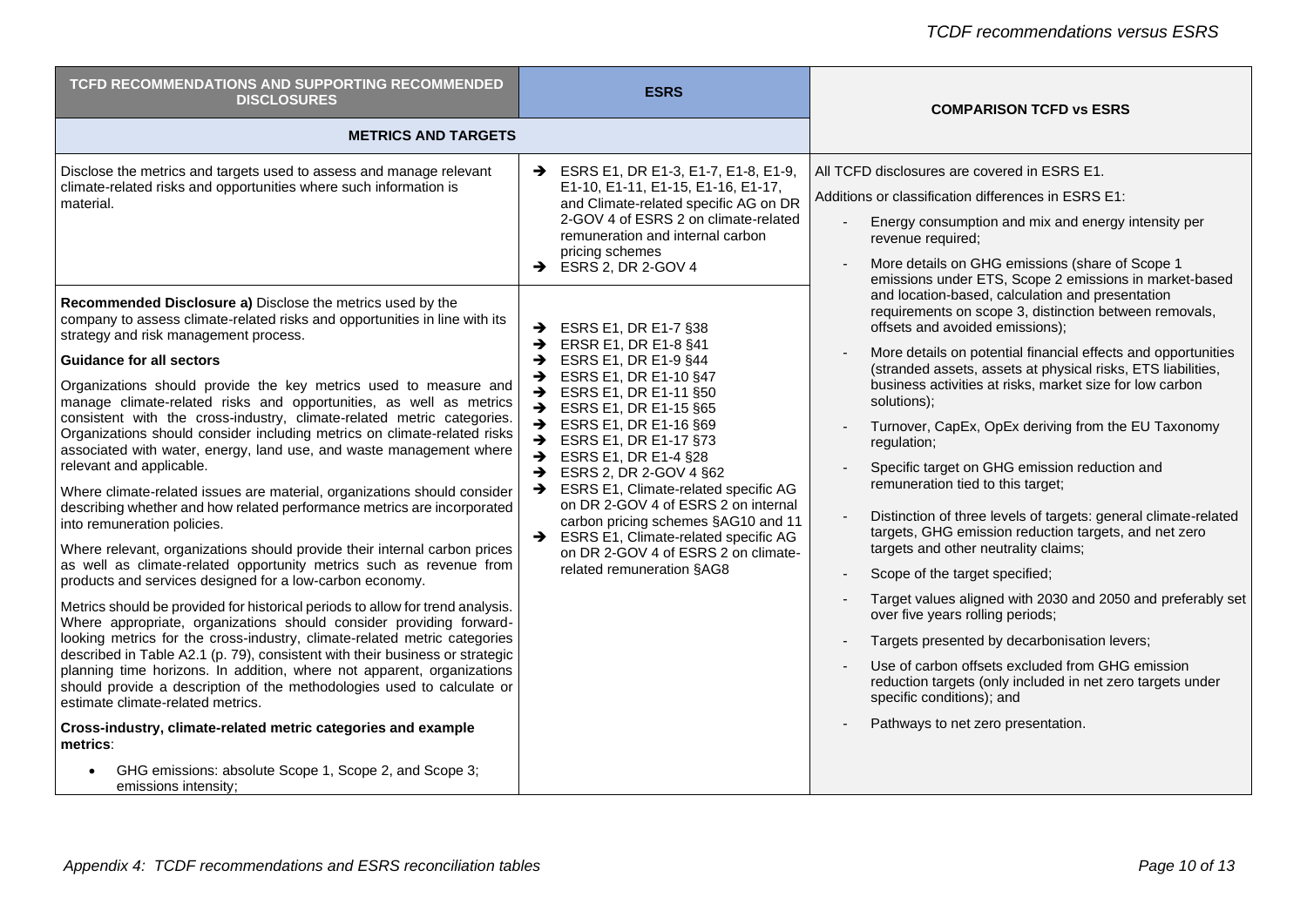| Transition risks: amount and extent of assets or business<br>activities vulnerable to transition risks;<br>Physical risks: amount and extent of assets or business<br>activities vulnerable to physical risks<br>Climate-related opportunities: proportion of revenue, assets, or<br>other business activities aligned with climate-related<br>opportunities<br>Capital deployment: amount of capital expenditure, financing, or<br>investment deployed toward climate-related risks and<br>opportunities<br>Internal carbon prices: price on each ton of GHG emissions<br>used internally by an organization<br>Remuneration: proportion of executive management<br>$\bullet$<br>remuneration linked to climate considerations |                                                                                                                                                                                              |
|---------------------------------------------------------------------------------------------------------------------------------------------------------------------------------------------------------------------------------------------------------------------------------------------------------------------------------------------------------------------------------------------------------------------------------------------------------------------------------------------------------------------------------------------------------------------------------------------------------------------------------------------------------------------------------------------------------------------------------|----------------------------------------------------------------------------------------------------------------------------------------------------------------------------------------------|
| Recommended Disclosure b) Disclose Scope 1, Scope 2, and, if<br>appropriate, Scope 3 greenhouse gas (GHG) emissions, and the related<br>risks.<br><b>Guidance for all sectors</b>                                                                                                                                                                                                                                                                                                                                                                                                                                                                                                                                               | $\rightarrow$ ESRS E1, DR E1-7 §38<br>$\rightarrow$ ERSR E1, DR E1-8 §41<br>$\rightarrow$ ESRS E1, DR E1-9 §44<br>$\rightarrow$ ESRS E1, DR E1-10 §47<br>$\rightarrow$ ESRS E1, DR E1-11 §50 |
| Organizations should provide their Scope 1 and Scope 2 GHG emissions<br>independent of a materiality assessment, and, if appropriate, Scope 3<br>GHG emissions and the related risks. All organizations should consider<br>disclosing Scope 3 GHG emissions.                                                                                                                                                                                                                                                                                                                                                                                                                                                                    |                                                                                                                                                                                              |
| GHG emissions should be calculated in line with the GHG Protocol<br>methodology to allow for aggregation and comparability across<br>organizations and jurisdictions. As appropriate, organizations should<br>consider providing related, generally accepted industry-specific GHG<br>efficiency ratios.                                                                                                                                                                                                                                                                                                                                                                                                                        |                                                                                                                                                                                              |
| GHG emissions and associated metrics should be provided for historical<br>periods to allow for trend analysis. In addition, where not apparent,<br>organizations should provide a description of the methodologies used to<br>calculate or estimate the metrics.                                                                                                                                                                                                                                                                                                                                                                                                                                                                |                                                                                                                                                                                              |
| <b>Recommended Disclosure c)</b> Describe the targets used by the<br>company to manage climate-related risks and opportunities and<br>performance against targets.                                                                                                                                                                                                                                                                                                                                                                                                                                                                                                                                                              | $\rightarrow$ ESRS E1, DR E1-3 §20                                                                                                                                                           |
| <b>Guidance for all sectors</b>                                                                                                                                                                                                                                                                                                                                                                                                                                                                                                                                                                                                                                                                                                 |                                                                                                                                                                                              |
| Organizations should describe their key climate-related targets such as<br>those related to GHG emissions, water usage, energy usage, etc., and in                                                                                                                                                                                                                                                                                                                                                                                                                                                                                                                                                                              |                                                                                                                                                                                              |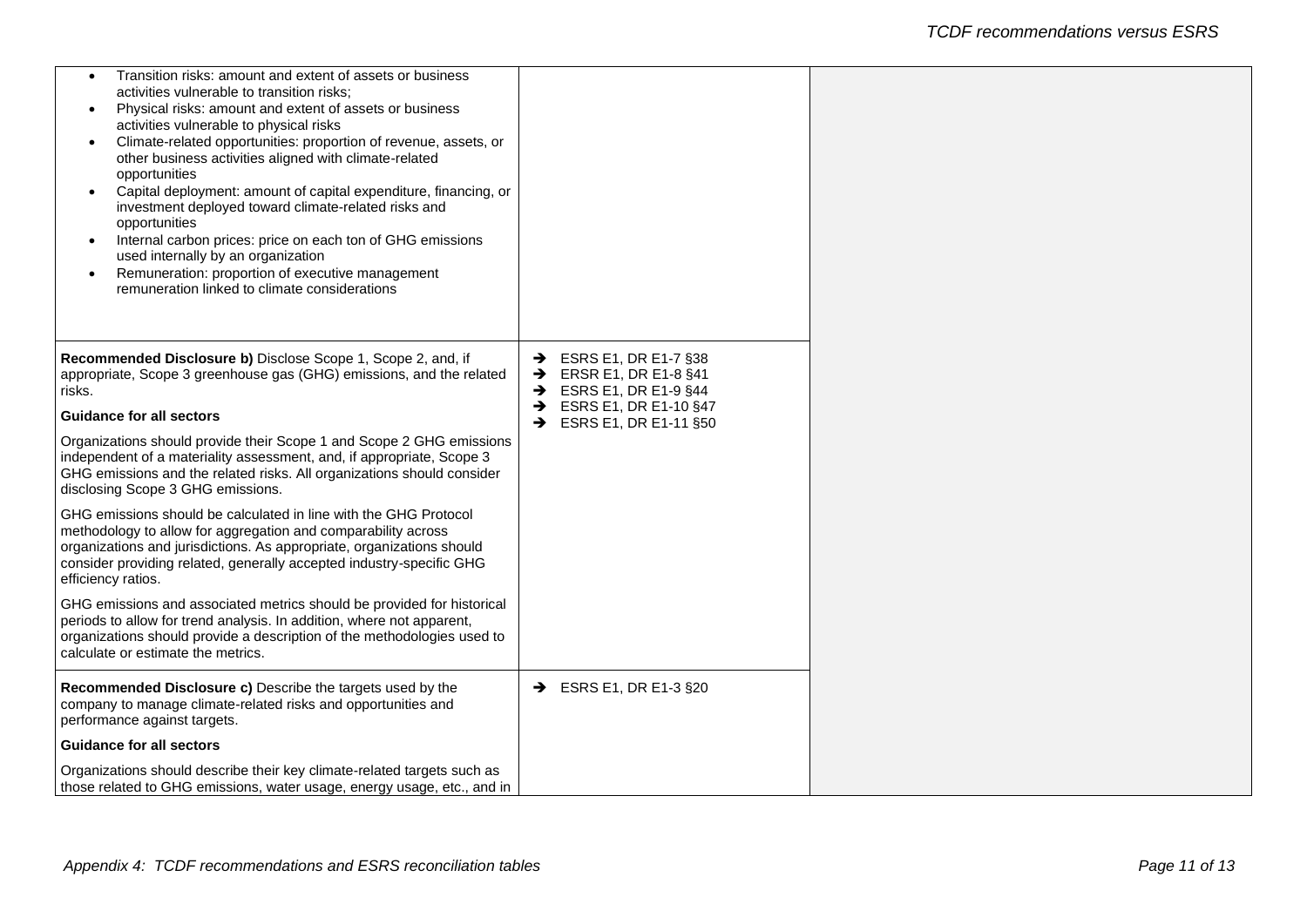| line with anticipated regulatory requirements or market constraints or<br>other goals. Other goals may include efficiency or financial goals,<br>financial loss tolerances, avoided GHG emissions through the entire<br>product life cycle, or net revenue goals for products and services<br>designed for a low-carbon economy. |  |
|----------------------------------------------------------------------------------------------------------------------------------------------------------------------------------------------------------------------------------------------------------------------------------------------------------------------------------|--|
| In describing their targets, organizations should consider including the<br>following:                                                                                                                                                                                                                                           |  |
| whether the target is absolute or intensity based;<br>time frames over which the target applies;<br>base year from which progress is measured; and<br>key performance indicators used to assess progress against<br>targets.                                                                                                     |  |
| Organizations disclosing medium-term or long-term targets should also<br>disclose associated interim targets in aggregate or by business line,<br>where available.                                                                                                                                                               |  |
| Where not apparent, organizations should provide a description of the<br>methodologies used to calculate targets and measures.                                                                                                                                                                                                   |  |